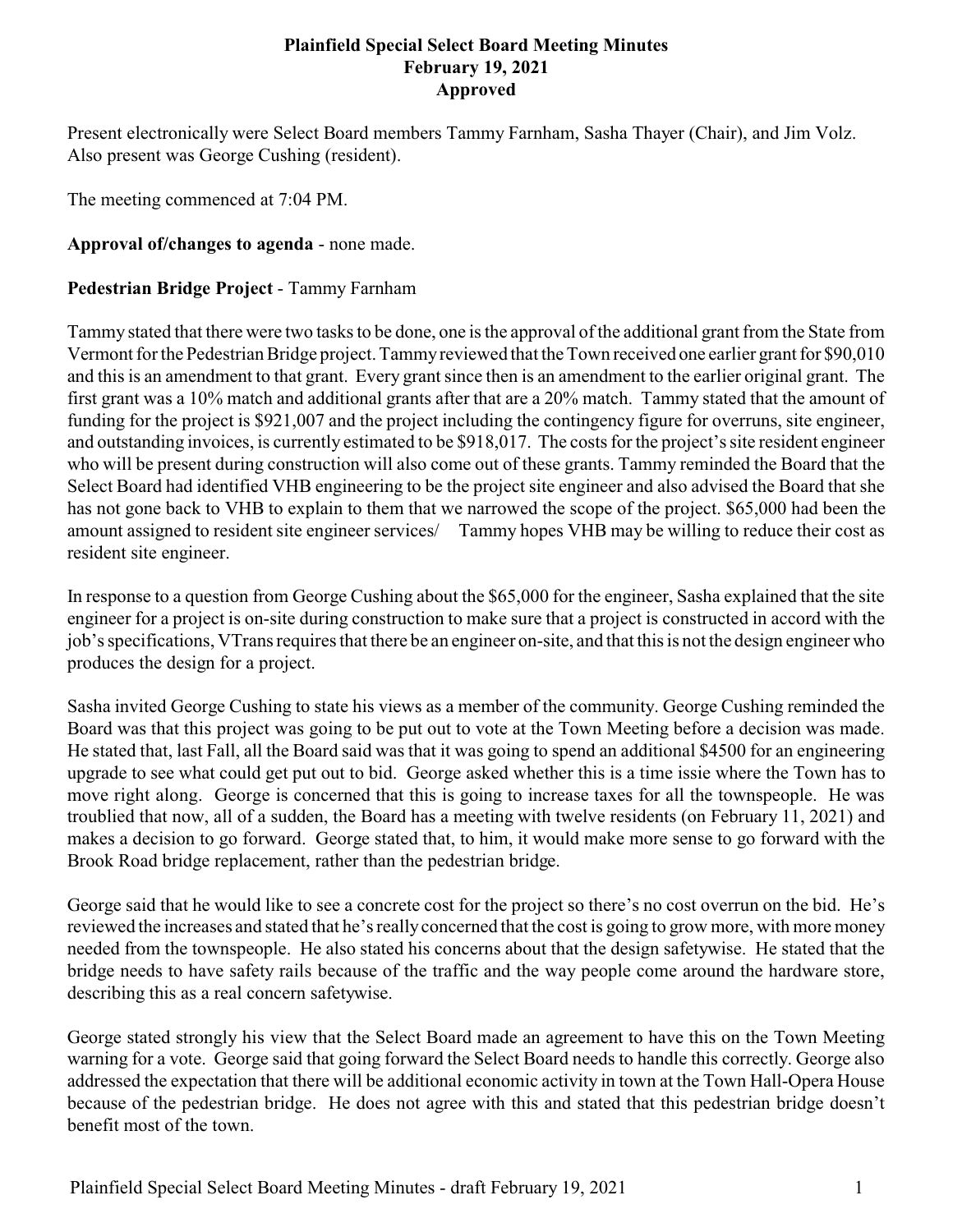Tammy stated that it is a time issue. She suggested that he review the presentation and what we presented to the town (on February 11, 2021). Tammy said she personally contacted people and told them about the meeting last week and encouraged them to come to the meeting, including George. In response to George's concerns, Tammy shared the presentation she'd made on February 11 with those at this meeting via "screenshare." She reviewed the history and the figures related to the project. Tammy stated bids received in 2020 were very high. She worked VTrans to have them realize that the Rte 2 Intersection Remediation plan called for the State to take out the sidewalk newly installed as part of the Pedestrian Bridge project and them reconstruct the sidewalk as part of the Rte 2 Intersection Remediation construction.. As the result of Tammy's negotiation, VTrans agreed to a phased project, where the sidewalk originally included as part of the Pedestrian Bridge project will, instead, be included as part of the Rte 2 Intersection Remediation project. This means that this sidewalk work will all be done with Federal money with no Town match. Tammy noted that the lower bid received in January brings the cost to the town to \$147,960. With the \$21,083 the Town has already spent, the Town will need to pay an additional \$126,847 for the Pedestrian Bridge project. Tammy stated that if we don't move forward, under the payback provision of the grants, the Town has to reimburse the Federal government for money that it put out for the project, so that if the Town doesn't go forward, the Town will have to reimburse the Federal government \$162,876.82. Tammy described the question for the Select Board as being, "do we put this to vote about moving forward and **budget for \$12.** Tammy stated that factors which affected the Select Board's decision to go forward without a vote from the Town is that a contractor is only required to hold its bid for 30 days. After that the contractor can increase its bid, so there is a time frame issue. Tammy said that people at the meeting (on February 11) appeared to be in support of the project going forward and it made sense for the Select Board to then vote to go forward. Tammy noted as well, that if we don 't move forward with the Pedestrian Bridge project, the State won't put in the sidewalk as part of the Rte 2 Intersection Remediation project, so there would be no sidewalk. Tammy noted that the bid amount includes 12% for possible overrun on the project and the figures she has put together about the possible project cost include another 10% for contingencies, so it is possible the the project will end up costing less.

George reminded the Board that by going out and getting the bids, the Board knew there would be a time limit and that if the Board hadn't proceeded as it did, it would have been possible to have a vote at Town Meeting. George stated that the Select Board handled the matter all wrong as the February 22 deadline made it impossible to put the project to a vote. Tammy stated that at earlier meetings last year she kept being asked, "What are the costs?" and at that time all the Board had was the higher bids received in February 2020, Tammy said that she doesn't think it was anyone's intent to have the project cost more over the years and that when she and Sasha voted on an earlier proposal for the project we had been told that it would save the town \$58,000. Tammy stated that we are gaining much more going forward and doing this. Jim noted that if we had cancelled this project in the Fall, we would have owed a lot of money.

Regarding payment of the Town's share of the project, Sasha stated that she'd heard from Linda that there is something on the order of \$60,000 remaining in the Batchelder fund, so there remains an additional \$66,000 to raised which could be financed. That will be taken up at the Select Board meeting on Monday.

George Cushing described that the feedback he's been getting, that out-of-state landowners feel that they've been left out totally, they haven't been notified about what is being considered and a lot of people in town weren' t notifed as well. Jim observed that the notices of meetings are on our agenda on the website and Tammy noted that it was put out on other resources. Tammy said that the Board created a special meeting titled "Pedestrian Bridge" just to discuss this project rather than include it in a regular meeting. Tammy said to George that if he has suggestions about getting other people involved she is 100% willing to try anything because she does want people involved. Sasha noted that if George can provide contact information for these people, one of the things the Board can do is to send the PowerPoint presentation to them.

Sasha also noted both she and Tammy, and probably Jim too, are frustrated that this started out to be a much less costly project and has ballooned.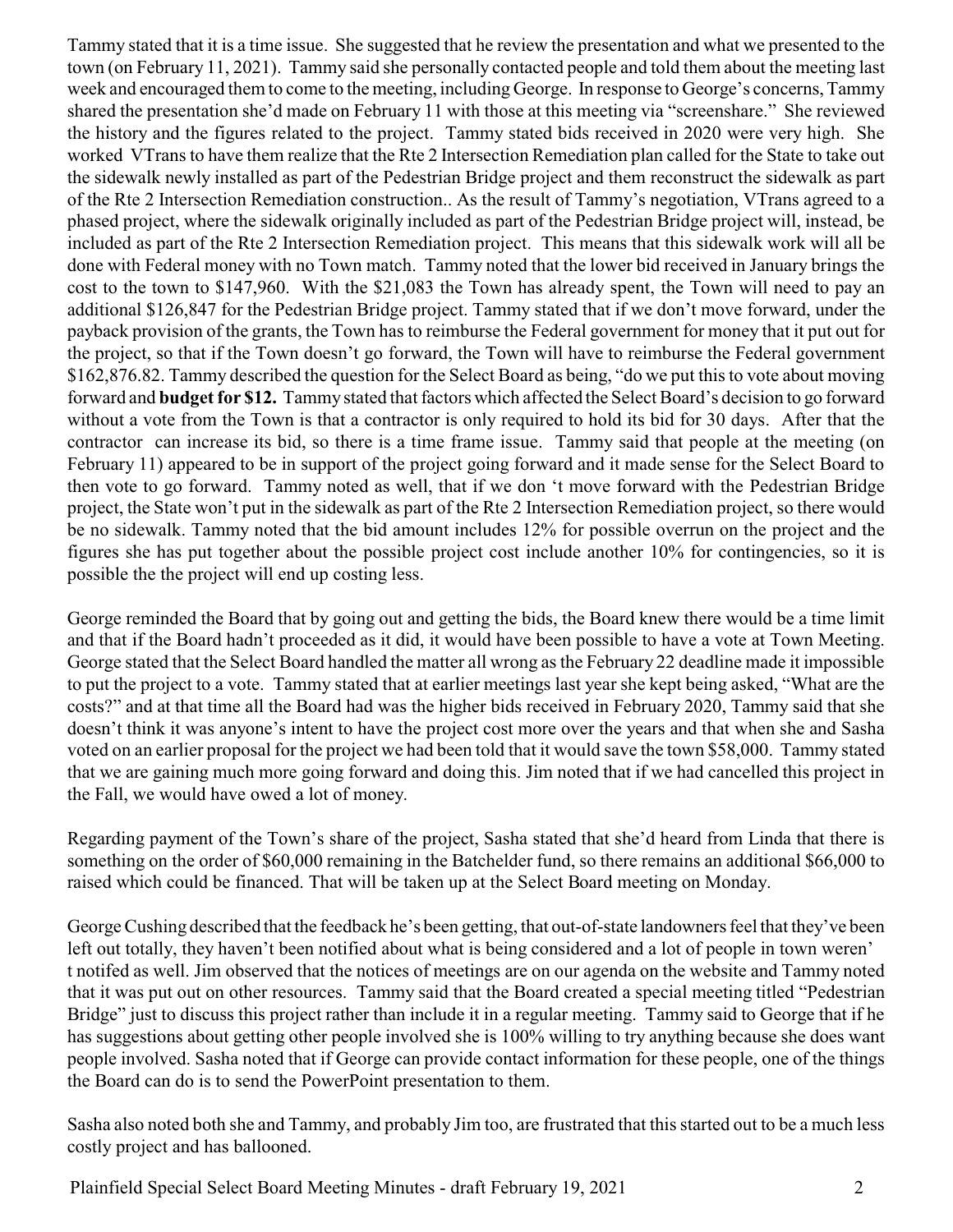Sasha attributed this in part with the structure that we had, where the project engineer thought that all he had to do was communicate with the Advisory Committee, and not the Select Board, so the Board was not kept in the loop. She said that if she had to do it over again, she would want to be kept better in the loop. Sasha said that the conclusion relating to not putting this on the warning was the concern that if the Board were not really articulate about what the freight could be if the project were voted down, and that it would be a lot worse by \$40,000 if it were voted down, that that might happen because because people are frustrated and angry. She said that is understandable because of how the project has gone. She noted that there are also deadlines to be met to respond to the bids, that the previous figures weren't She said she also understands Tammy's concerns about how do we give people concrete figures, because the previous figures (from 2020) weren't reliable at all. Sasha described that the Board has been faced with how to we make something good out of a mud pile.

George asked whether the Board know that a decision would need to be made before town meeting when the project was put out to bid for a second time. Tammy acknowledged that this was known, and also explained that to get the best bids the timing of a project going out to bid affects the size of the bids. She stated that the hope was that if the project were put out to bid sooner than if the Town waited until after March. She noted that contractors which are hungrier for work will bid a lower amount.

George expressed that the Town should have scrapped the project and moved on. Jim stated that the Board didn't have a chance since he's been on the Board that cancelling the project would have cost the town more money than going forward and it never made any sense to cancel it. Tammy stated that going forward the Board may want to have the Town follow a practice for any large project of having the Town vote on whether the project should go forward before the Town does so. It needs to be understood at the beginning that there are costs that have to be paid back if the Town doesn't go forward with a project. Tammy noted that even with the Rte 2 project, if the Town were to back out, the Town would have to reimburse the funds expended on that project.

Sasha noted that when she got on the board in 2017, one of the things that did not happen relating to this project was a really good explanation of here's what's going on, here's what the costs are, and here's what the costs would be if the Town didn't go forward with the project. Sasha stated that in the summer of 2017 she spent 6 hours going through the Pedestrian Bridge project file because things were confusing. She said that she didn't understand that construction bids for these projects are not graven in stone, that it was only later that Ross Gouin of VTrans explained that a bidder can put in a bid, but if they find that a portion of the project actually costs more than expected, the Town must pay that cost. She stated that she hadn't understood that the bid price for this kind of project isn't absolute.

Sasha said that there was a lot that the Select Board didn't understand.. She said that this has been horrendously painful for the Town and very painful for members o fthe Select Board. Sasha stated that she thinks all members of the Select Board feel that way. Tammy confirmed that she feels that way, as well. Looking at the facts and looking at what people have done, she said that if she knew previously what she knows now, she would have proceeded differently. Tammy stated that, in perspective, we need to understand as a community that when we go forward with a project, that we're committed and there are a lot of unknow factors. She mentioned that in 2014 when the project was first being considered, they were looking at \$39,000 of Town money, but over time it's gotten to be a large project. She asked, "do we not move forward and have nothing and be out \$188,000, or do we move forward and have to pay \$126,000." She noted that these figures are high because of amounts added for contingencies, but it may come in less. She said that it didn't make sense to the Select Board to put it out to the town for a vote when we could be losing our contractor, so the Board felt that the Board was making the right decision to more the project forward. Tammy said that that's what she heard at the meeting (on February 11). Jim stated that when he got on the board, the Town was working with an engineering firm that had designed the bridge and most of the costs of that was covered by a grant from the State, with hardly any money that the Town was going to have to put in. Jim said it was put out to bid and we got these really high bids, then the project was redesigned to see if it could be done more cheaply so that we wouldn't have to abandon the project and repay all these grants,, and we got the new bids based on the new redesign. Jim said that at each step of the process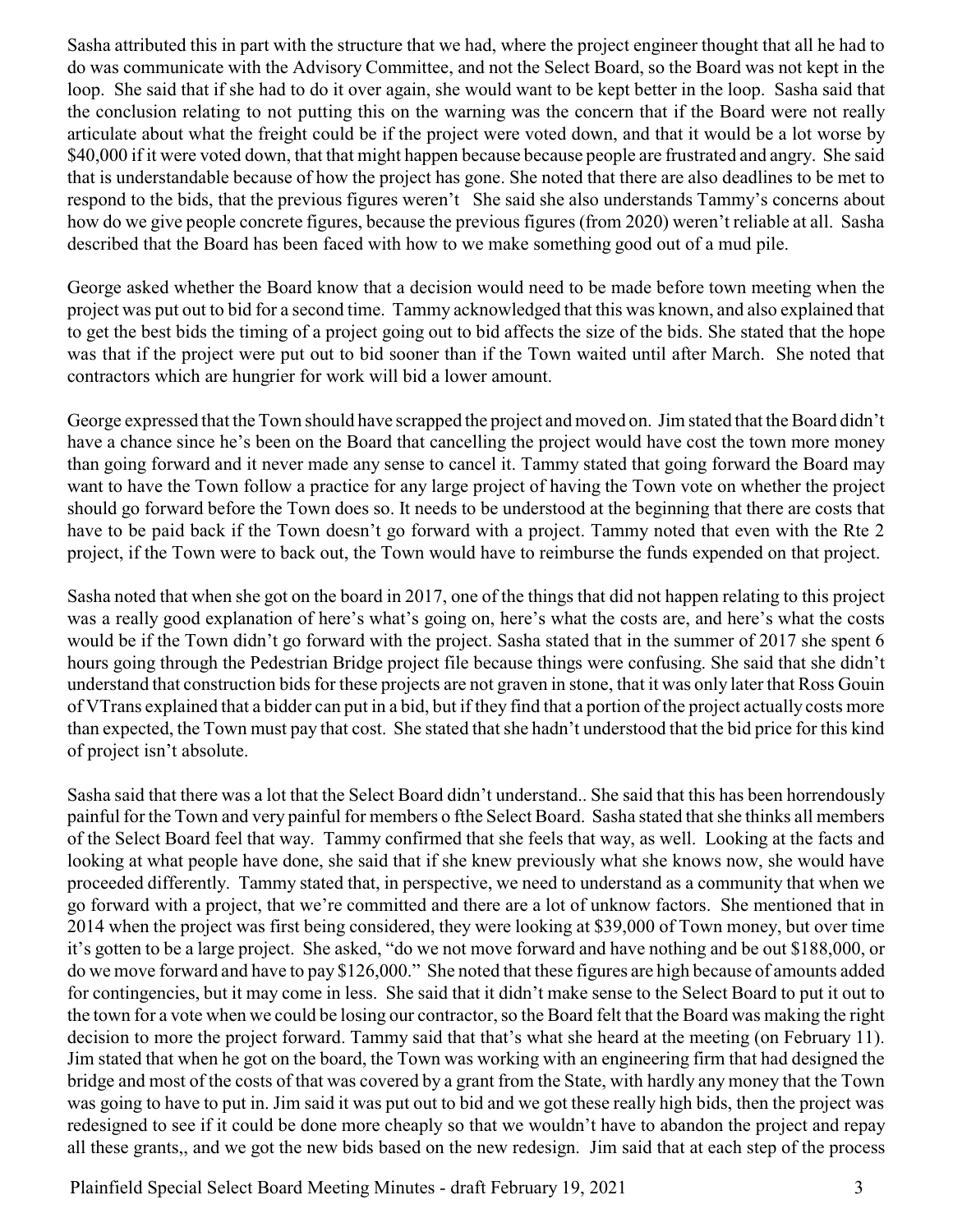there was a choice of lose lot of money or spend a little be more and go foward and have a bridge when you're done. He stated that at every step it was more rational to go forward, rather than abandon the project.

Sasha noted that one of the things that is going to be on the agenda for Town Meeting is doing Town Meeting votes byAustralian ballot which means that we don't have a regular town meetingwhere you get to change things at the meeing. Gary Graves, who asked that these articles be put on the warning, observed that very few people get to vote on these things at Town Meeting, even when they are big budget items, and that a lot more people were voting on the budget for the school district after it was changed to Australian ballot. Sasha said she doesn't know how that vote is going to come out and it is one where there may be strong feelings. She said the Board did consider whether when we have a conventional town meeting, are we really offering the opportunity to weigh in on major issues and budget issues to a really representative number of people in town? Sasha said that she learned that the number of people who vote at Town Meeting, not the number of people who vote for Town officers, usually turns our to be about 10% of the voters. Sasha thinks it's reasonable to demand of any Select Board that they be giving more thought to how do we get people to really weigh in, rather than just turning up at meetins. Sasha also noted that one of the projects which has gotten put off is the Brook Street Bridge. Sasha noted that there are some people very much affected by the flooding in the village, but that there are a lot of people in other parts of town which aren't affected by flooding. and how to we educate the community, and how do we give people in the community the opportunity to say yea or nay.

George stated that, in his view, the State owns the waterway and they are mismanaging the waterways should be doing what is needed about flooding. Sasha also noted that additional issues in town involve the water and sewer plant is now 50-60 years old. When these were put in there was Federal money for that, but things only have a certain lifespan But there's not money for that now and Sasha thinks this is something that we need to be thinking about, how do we get fund for this, how does this become a priority? Sasha noted that the Water&Sewer people said that if they had \$1 million to put into Water&Sewer, they already have projects they would direct the money to. Sasha stated that the Town has gotten no COVID relief money from the State or the Feds for town employees, that Linda and Carol are completely overloaded. Sasha asked how do we get revenue to keep people like Linda and Carol and fairly compensate them? George agrees that they are highly underpaid.

George suggested that if you can get team that is sincere, an organization across the state, have a select board organization, so you have a whole group for each town to bombard the Legislature on such issues. Jim said that we already have an organization doing that, the Vermont League of Cities and Towns. George expressed his view the League is a horrible organization and is not helpful.

Sasha said that she has repeatedly expressed her frustration that there is no one place to go to to get information about COVID, that in July 2020 when we trying to figure out about opening the Town Hall-Opera House, there was not any one place to go for information and she had spent hours going through Executive Orders to figure out which apply. Grace Vinson of the Central Vermont Regional Planning Commission told Sasha that this was CVRPC's experience as well.o

Sasha indicated that perhaps we need to be stating to the League, "You need do do more for us." or perhaps there needs to be an additional organization as George suggested. Jim said he would be alright with that.

Sasha noted that, at this point, there needs to be a notice of award going out to the lowest bidder, and they then have 15 days to respond. Tammy stated that during that time, the bidder needs to obtain bonding.

#### **Authorization of notice of award to Neil H. Daniels for Pedestrian Bridge Construction: Jim moved that the Board issue a notice of award to Neil H. Daniels for the Pedestrian Bridge Construction in the amount of \$649,790 and authorize Sasha to sign it. The motion passed unanimously.**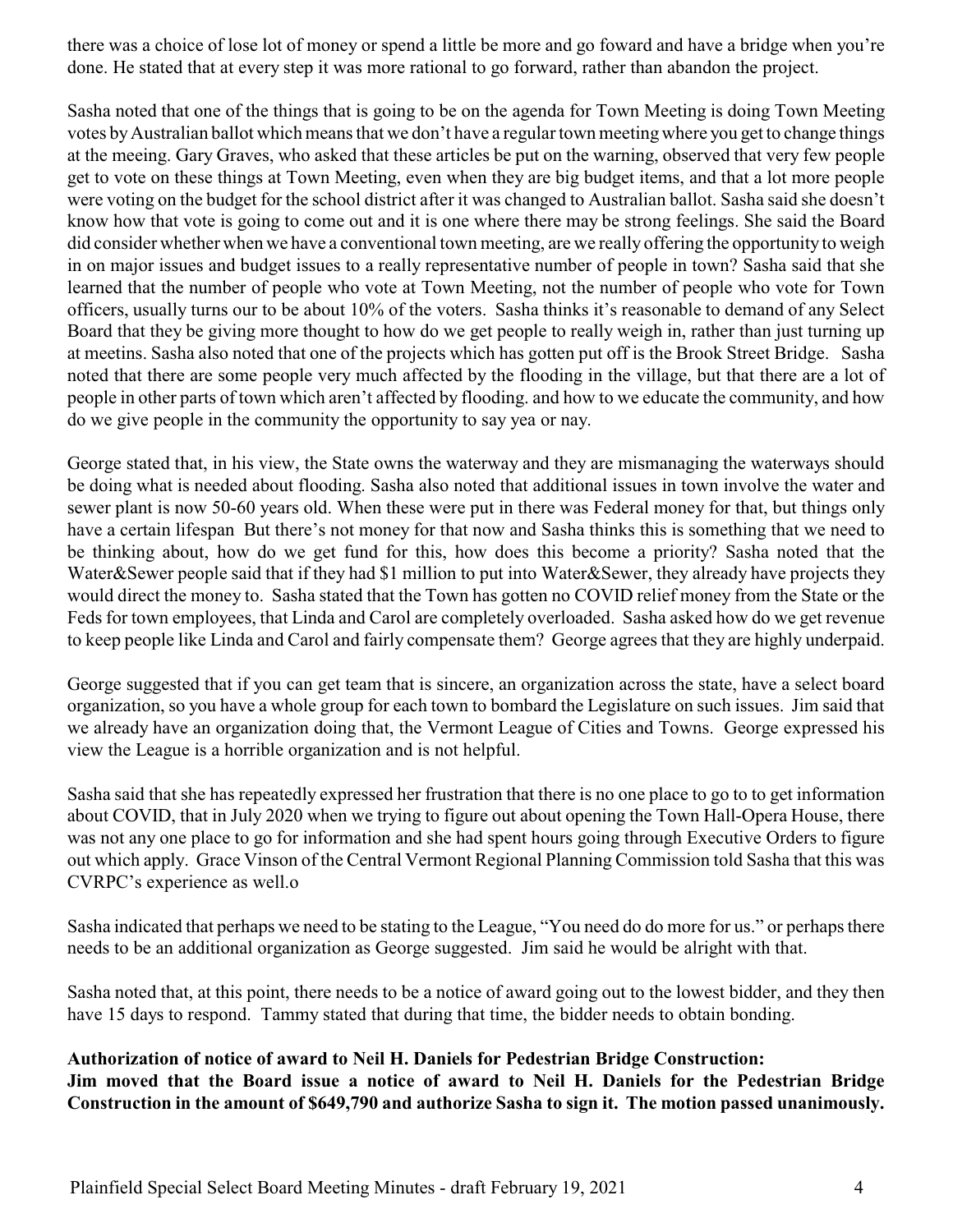# *Signing of the amended grant from the State of Vermont for this project*

Sasha said it's her understanding that this is something the State is requiring that for each grant addendum, which is the same amount in Tammy's PowerPoint, to confirm that we are accepting this grant.

# **Jim moves to approve the grant amendment Agreement CA-0418 Amendment #4 and the motion passed unanimously.**

# **Tammy moved that the Board authorize Sasha to sign this document and the motion passed unanimously.**

#### *Next steps, including relating to VHB as construction engineer during construction*

There was discussion about proceeding with the project resident site engineeering being done by VHB Engineering. Tammy asked for an OK to for her reaching out to VHB to see about a lower cost for their services. She would do share with them the adjusted project and seek a reduced cost. Both Jim and Sasha supported her doing so.

Tammy also noted that technically the Town is supposed to have a project manager for the project on board from here on out, but that Ross has still agreed to allow Tammy to assist on being that person versus hiring someone and he will work with her to get us through the project, rather than hiring a separate project manager, so that we don't have that additional project manager cost.

Sasha said that she thinks that the Town was ill-served by the project manager, who basically answered to the committee who were cheerleaders for the project. So the Select Board was not kept routinely informed and when issues came up, the approach was, "well, let's see if we can figure a way to get the Select Board to agree with this." She noted that if you look at the slide that Tammy showed when the Board was being offered a reduction in cost, the Board would say,"Of course." Sasha said she'd told Pat that he had to send to her what he was sending to the Advisory Committee and there were times she found he wasn't doing that.

Sasha stated that she would like to see a very different expectation about the project engineer for future projects going forward, that we want to make sure that we are in the loop as far as what is going on and that we don't find down the road that there are problems. She said she didn't think anybody was doing anything that was bad, but I think we would want to have a more structured approach for other projects. Jim agreed that that makes sense.

Sasha said she thinks that Tammy has served us really, really, reallywell and has done an amazing job and a huge amount of work.

Sasha reviewed matters for the February22 Select Board meeting and asked for other reflections from the Board: *NOTE: Funding needed from town and approaches to obtain this funding will be discussed at the February 22, 2021 select board meeting*

Pedestrian Bridge Project

- Consider funding sources

- Make decision re funding for Pedestrian Bridge Project
- Adjust budget for April 6, 2021 Town Meeting if needed
- Other Town Meeting matters
	- approve Select Board report for April 6, 2021 Town Meeting Report
	- approve Road Department budget line item for paving remaining at \$25,000, hearing from Mike Nolan
	- approve warning for April 6, 2021 Town Meeting including all Town Meeting articles

Town Clerk/Town Treasurer Report - Linda Wells including:

- Approval of warrants
- Approval of minutes
- Approval of/renewal of Plainfield Cooperative liquor permit
- Excess weight/Fleet permits

Plainfield Special Select Board Meeting Minutes - draft February 19, 2021 5